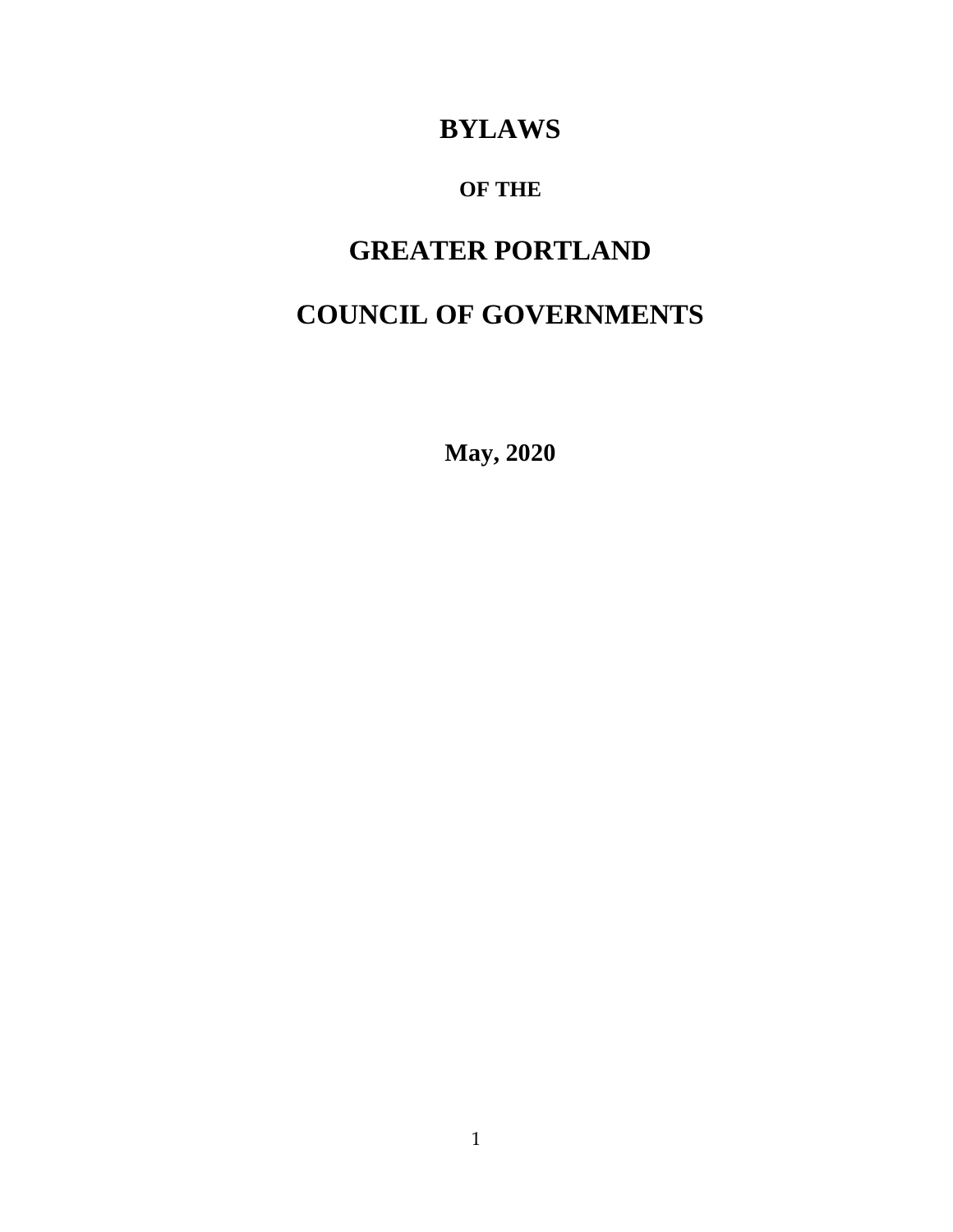#### **BYLAWS**

#### **of the Greater Portland Council of Governments**

#### **ARTICLE I**

#### **NAME**

The name of this organization shall be the GREATER PORTLAND COUNCIL OF GOVERNMENTS (also known as GPCOG). Its principal place of business shall be 970 Baxter Boulevard, Portland, Maine 04103.

#### **ARTICLE II**

#### **AREA SERVED**

The area served by GPCOG shall be that geographic area within the designated regional planning and development district, known as the Greater Portland Council of Governments region, established by State statute.

#### **ARTICLE III**

#### **PURPOSE**

The purpose of this organization shall be to strengthen local self government while combining total resources for meeting regional challenges beyond individual capacities in accordance with the laws of the State of Maine. The organization shall:

- 1. serve as a mutual forum to identify, discuss, study and bring into focus regional challenges and opportunities and serve as a liaison with members, governmental units, and groups or organizations;
- 2. provide an organizational structure for the collection and exchange of information to enable effective communication and coordination among governments and agencies;
- 3. exercise such powers as are exercised or capable of exercise separately or jointly by its member governments and are necessary or desirable for dealing with problems of regional and local concern.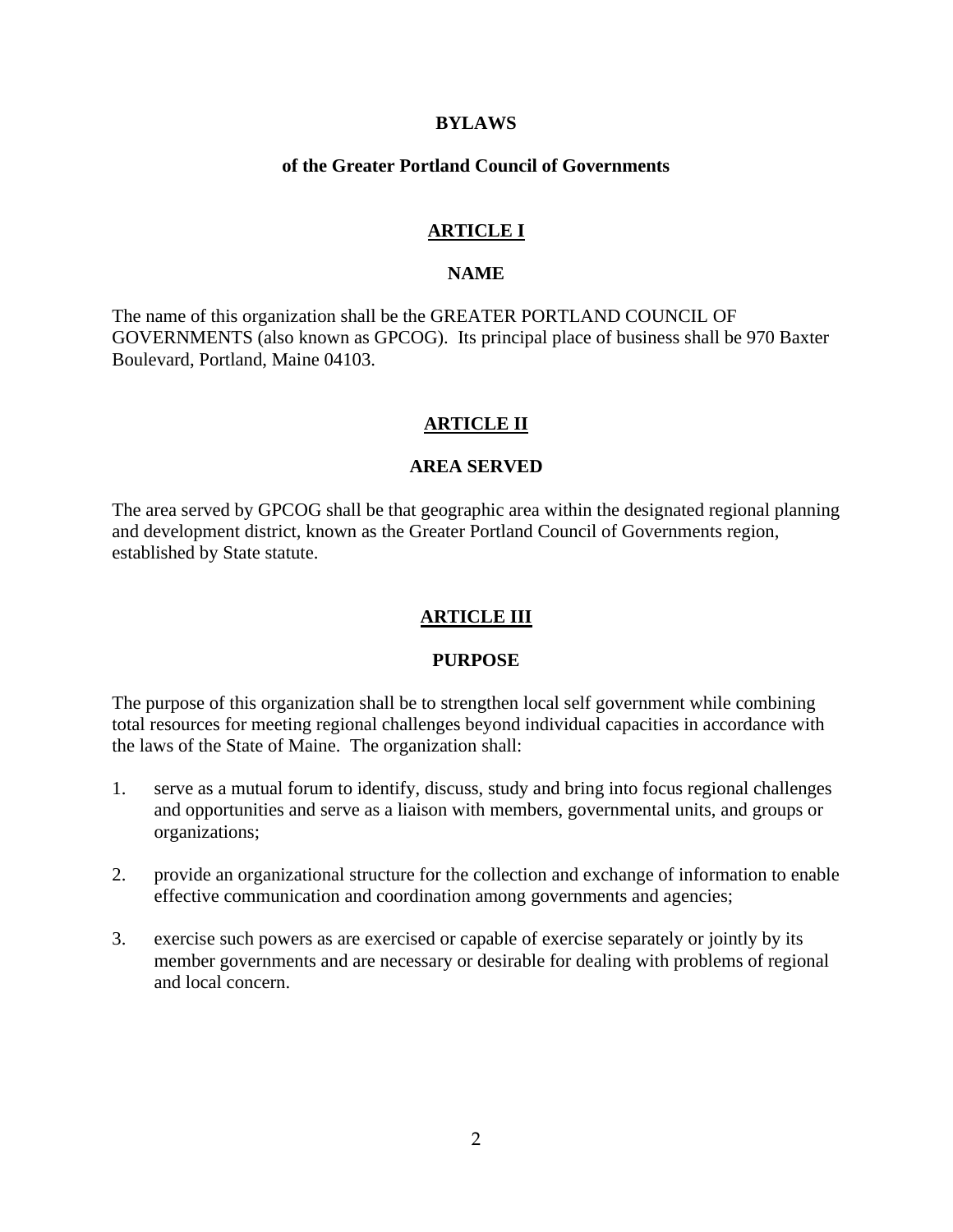## **ARTICLE IV**

### **MEMBERSHIP**

### **Section 1. Eligibility for Membership.**

Full membership will be open to the County of Cumberland and to any municipality within the Greater Portland Council of Governments region.

Associate membership shall be open to school districts and quasi-governmental agencies and associations and non-profit organizations supportive of and compatible with the Council's purpose upon application and approval by a majority vote of the Executive Committee.

#### **Section 2. Dues Assessment.**

Dues will be proposed annually by the Executive Committee and approved by the General Assembly.

#### **Section 3. Membership Application/Withdrawal.**

Application for membership or withdrawal from the GPCOG shall be made by formal resolution adopted by the governing body requesting consideration. The General Assembly may vote to suspend any member for failure to pay its annual dues assessment of the GPCOG.

## **ARTICLE V**

## **GENERAL ASSEMBLY**

#### **Section 1. Duties and Functions.**

The General Assembly is the policy making body of the GPCOG and shall include representatives of all GPCOG member municipalities and Cumberland County. Its duties and functions include:

- 1. election of officers and representatives to the Executive Committee;
- 2. adoption of the annual GPCOG budget and the dues assessment for all full members;
- 3. adoption and amendment of GPCOG Bylaws;
- 4. Establishment of policy guidelines for the Executive Committee and policy changes necessary to accommodate changes in the GPCOG region.

#### **Section 2. Representatives.**

Member municipalities with less than 10,000 population, as determined by the last Decennial Census, shall have two (2) representatives. Municipalities with populations greater than 10,000, as determined by the last Decennial Census, shall have an additional representative for each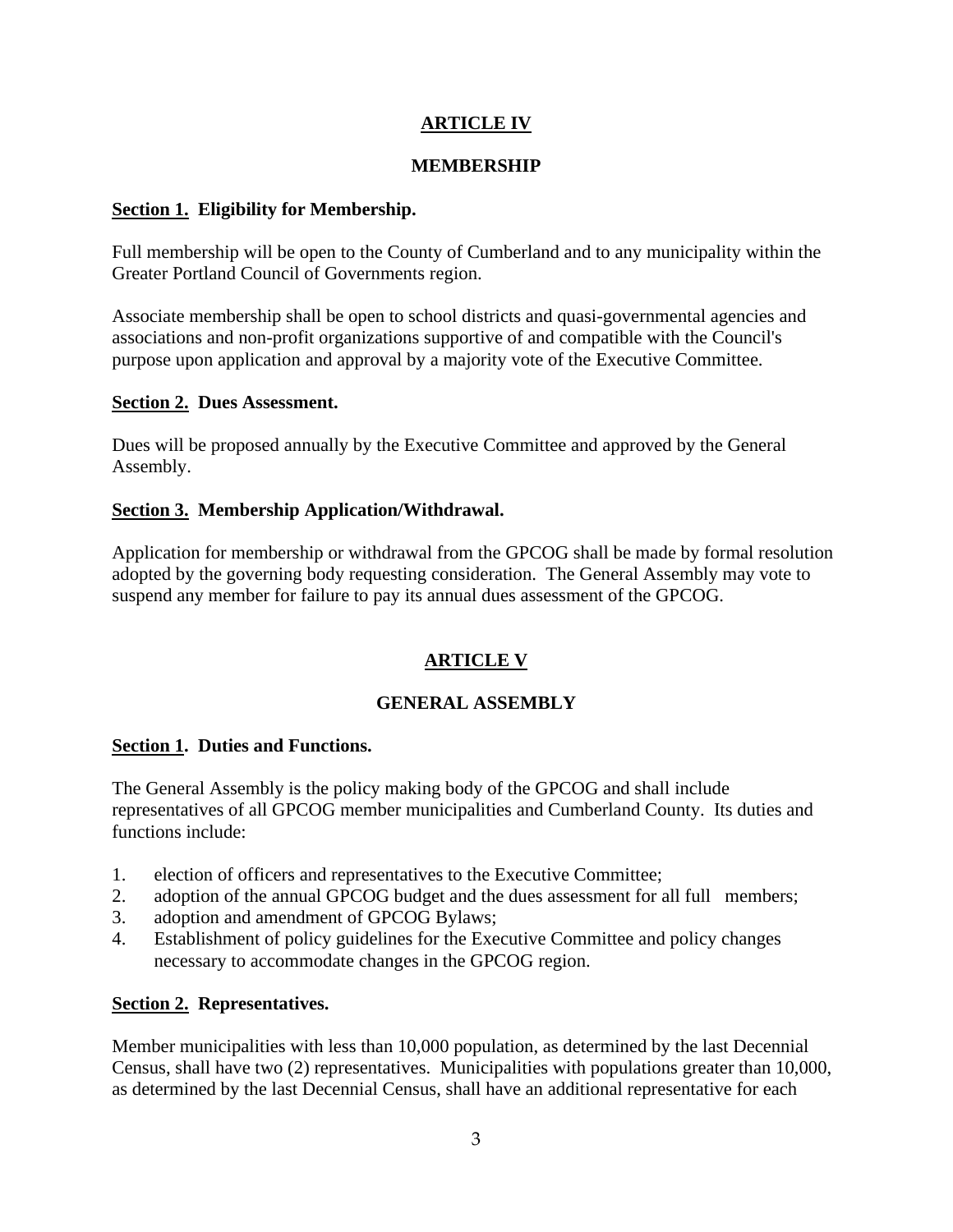10,000 increment in population. At least one (1) representative for each municipality shall be a municipal officer. The other representative(s) shall be either a municipal officer or a designee elected by a majority vote of the municipal officers. "Municipal officer" is defined as the selectmen or members of the town council for a town, or the mayor and city councilors of a city. Member counties shall have no more than two (2) representatives, at least one of which must be an elected commissioner. Each associate member shall be entitled to one (1) non-voting representative.

### **Section 3. Alternate Representatives.**

The member's governing body shall appoint an alternate representative who may vote only in the official representative's absence.

#### **Section 4. Meetings of the General Assembly.**

- a. **Annual Meetings.** The General Assembly shall meet at least annually prior to June 25<sup>th</sup> at a time and place determined by the President and with fifteen days notice to each representative.
- b. **Special Meetings.** Special meetings may be called by the President, by a majority vote of the Executive Committee, or by request of 25 percent of the official representatives. Notice of a special meeting shall be mailed at least 15 days prior to the date of the meeting and addressed to the head elected official and representatives of each member of the GPCOG.

#### **Section 5. Power to vote.**

Each official representative shall be entitled to one (1) vote.

#### **Section 6. Quorum.**

Twenty-five percent of the official representatives shall be present to constitute a quorum.

## **ARTICLE VI**

#### **EXECUTIVE COMMITTEE**

#### **Section 1. Duties and Functions.**

The Executive Committee is the policy implementing body of the GPCOG. Its duties and functions include, but are not limited to, the authority to:

1. act on behalf of the General Assembly in the conduct of business of the GPCOG;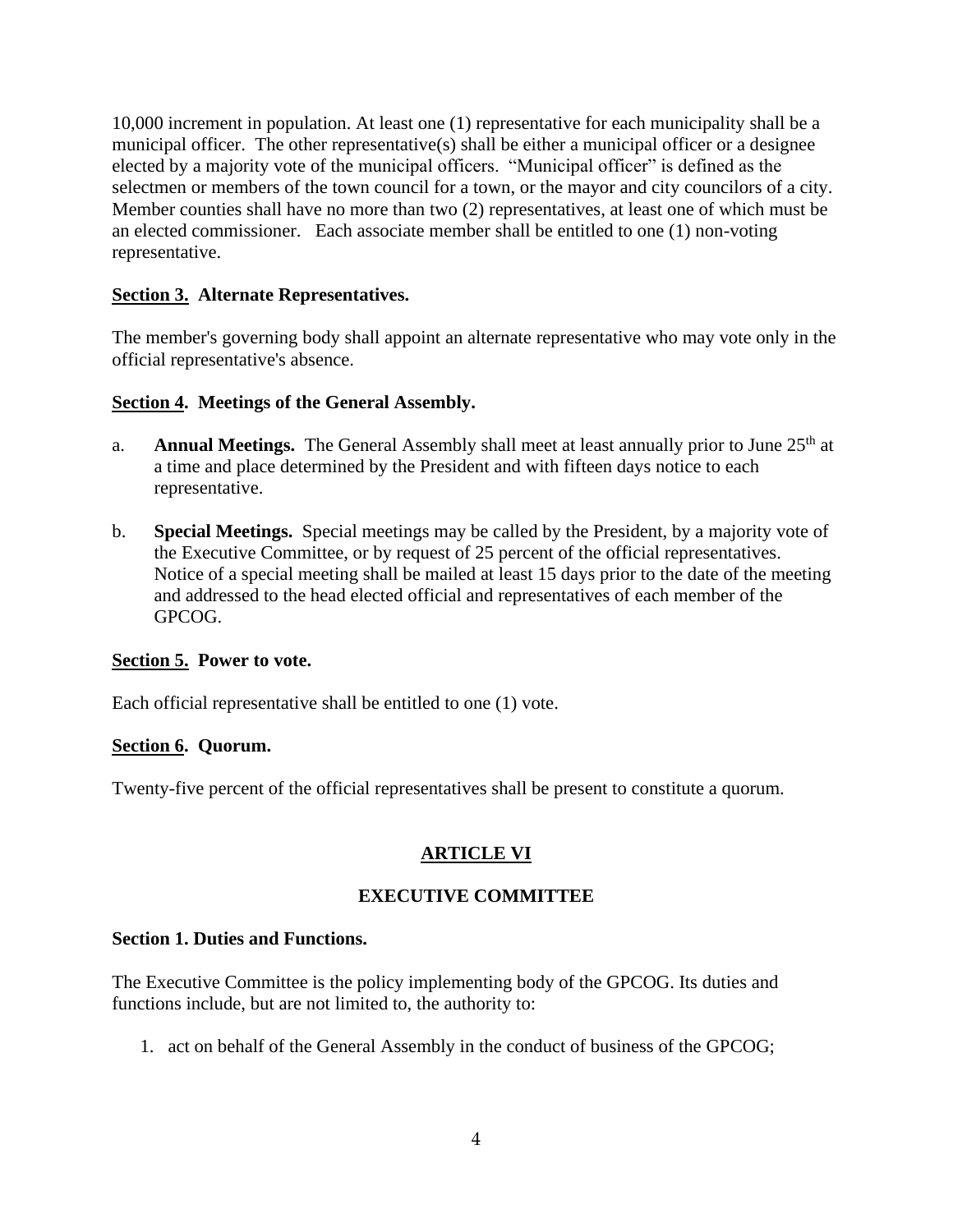- 2. appoint, fix the salary of, and remove the Executive Director taking into consideration evaluations made by the Portland Area Comprehensive Transportation System (PACTS) Policy Committee, which must include input from PACTS Policy Committee member municipalities which are not members of GPCOG, as set out in Article VIII, Section 6;
- 3. propose an annual budget and annual dues assessment to the General Assembly;
- 4. approve regional policies, studies and plans where required;
- 5. receive, hold and disburse funds and enter into necessary contracts for the GPCOG; provide for an annual audit;
- 6. render advice and technical assistance at the request of members in accordance with GPCOG policies;
- 7. set fees for services and seek and accept contributions and grants;
- 8. exercise such municipal powers as may be delegated to GPCOG by any of its members;
- 9. create and dissolve standing and temporary committees, and special task forces;
- 10. create and dissolve special funds and periodically review the operations budget, investments and financial matters;
- 11. propose to the General Assembly, as provided for in Article VII, Section I, nine (9) to eleven (11) representatives to serve as the Executive Committee, three (3) of whom shall be the Officers.

#### **Section 2. Representatives.**

Each member of the Executive Committee shall be a representative of a member municipality or County of Cumberland to the General Assembly. The Executive Committee shall include a mix of elected municipal officers and senior municipal staff, the majority of which shall be elected municipal officers and shall reflect a geographic balance and diversity of the GPCOG membership.

Composition of the Executive Committee shall fairly represent a balance between Committee members representing municipalities that are members of the PACTS Policy Committee and municipalities which are not members of the PACTS Policy Committee.

#### **Section 3. Meetings of the Executive Committee.**

The Executive Committee shall meet a minimum of eight (8) times per year or at the call of the President, at the direction of the General Assembly, or upon request of one-third of the members of the Committee. The Executive Director shall give notice of the business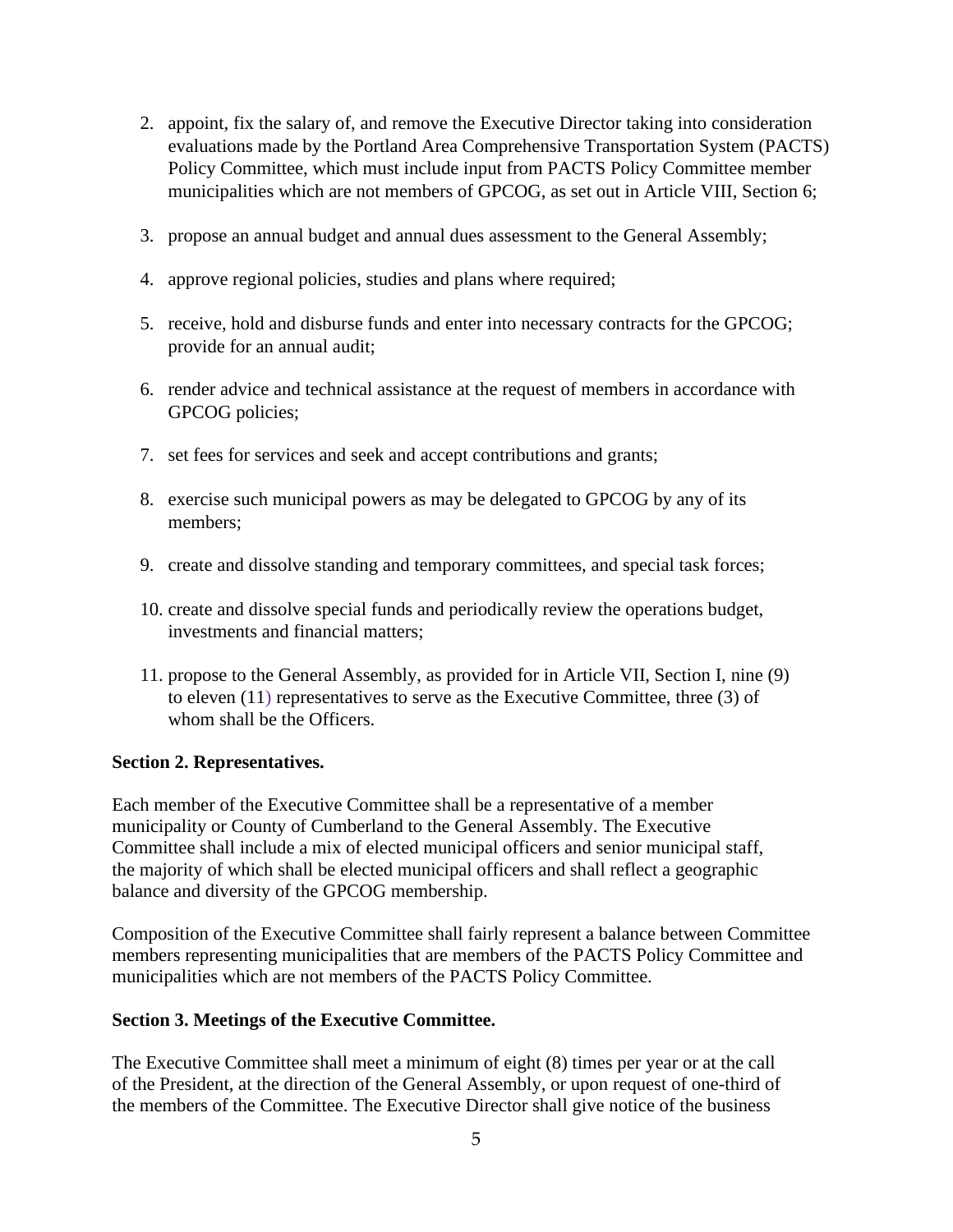to be conducted and the time and place of the meetings to each member of the Committee at least seven (7) days prior to the meeting.

#### **Section 4. Power to vote.**

Each official representative or their alternate shall be entitled to one (1) vote.

#### **Section 5. Quorum.**

A majority of the Executive Committee representatives shall be present to constitute a quorum.

## **ARTICLE VII**

#### **OFFICERS AND STAFF**

#### **Section 1. Election of Officers.**

The elected officers of the GPCOG shall consist of a President, a First Vice President and a Second Vice President/Treasurer. All officers shall be the designated municipal representative to the Executive Committee from their municipality.

A Nominating Committee comprised of a minimum of three (3) representatives of the General Assembly will be appointed by the President to recommend at the annual meeting of the General Assembly a slate of officers and members of the Executive Committee that reflects a geographic balance of the GPCOG membership. Further nominations from the floor may be made at the annual meeting; however, consent to serve shall be obtained from all nominees before nominations are made.

All officers will be elected at the annual meeting of the GPCOG General Assembly and will serve for a term of one (1) year or until their successors are elected. No individual shall hold the office of President of GPCOG for more than two (2) consecutive years. A majority vote of General Assembly quorum will elect.

The Executive Committee may fill vacancies in offices occurring between annual elections if it determines that such action is necessary and convenient to GPCOG.

#### **Section 2. Duties.**

The President will preside over the General Assembly, and Executive Committee during his or her term of office, propose to the Executive Committee for approval appointments to committees and task forces needed to effectively conduct the business of the GPCOG, work with the Executive Director of the GPCOG to facilitate smooth agency operation, and coordinate the annual evaluation of the Executive Director.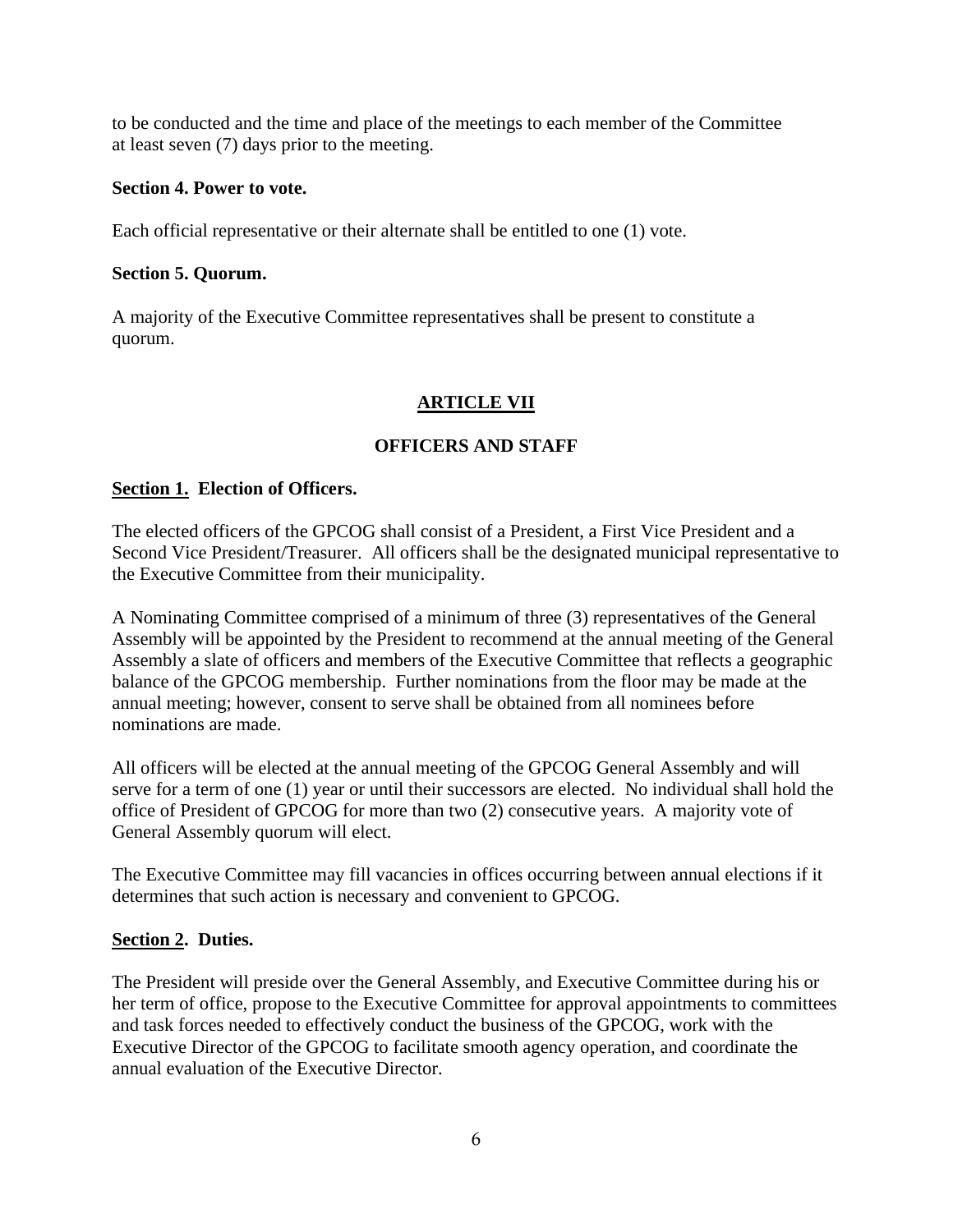The First Vice President will preside over meetings in the absence of the President, and will assist the President in carrying out his or her responsibilities during the term of office.

The Second Vice President/Treasurer will preside over meetings in the absence of the President and the First Vice President in carrying out his or her responsibilities during the term of office.

All officers shall have, in addition to the duties enumerated here, such additional duties as are commonly incidental to their respective offices, and such duties as the General Assembly and Executive Committee shall, from time to time, designate in accordance with these Bylaws.

#### **Section 3. Staff.**

The staff of the GPCOG will include an Executive Director, who will staff and be responsible to the Executive Committee, and other administrative and technical staff as recommended by the Executive Committee and approved by the General Assembly. Staff will serve in the capacity of Clerk of the Corporation. The Clerk shall see that a complete record of the corporation's activities is properly kept and maintained, and that the annual report of these activities is prepared for the General Assembly and distributed annually to each member government and associate member. The Finance Director shall see that complete financial records are properly kept and maintained, and that a financial report is prepared for the General Assembly and distributed annually to each member government and associate member. Staff members will have no voting powers in GPCOG affairs.

## **ARTICLE VIII**

#### **Portland Area Comprehensive Transportation System (PACTS) Policy Committee**

#### **Section 1. Standing Committee Established; Purpose.**

Pursuant to Article VI, Section 1 (9) the GPCOG Executive Committee has established a standing committee for the purpose of exercising the duties and responsibilities of the Portland Area's Metropolitan Planning Organization, established by federal law and designated by the Governor of Maine, called the Portland Area Comprehensive Transportation System (PACTS) Policy Committee.

This Article VIII implements an "Agreement for Merger and Integration of PACTS and GPCOG" dated January 23, 2020 and is intended to integrate PACTS within GPCOG without interfering with PACTS's discharge of its duties and responsibilities as the Portland region's Metropolitan Planning Organization.

#### **Section 2. Membership.**

PACTS Policy Committee membership will be established by the PACTS Policy Committee pursuant to 23 U.S. Code Section 134.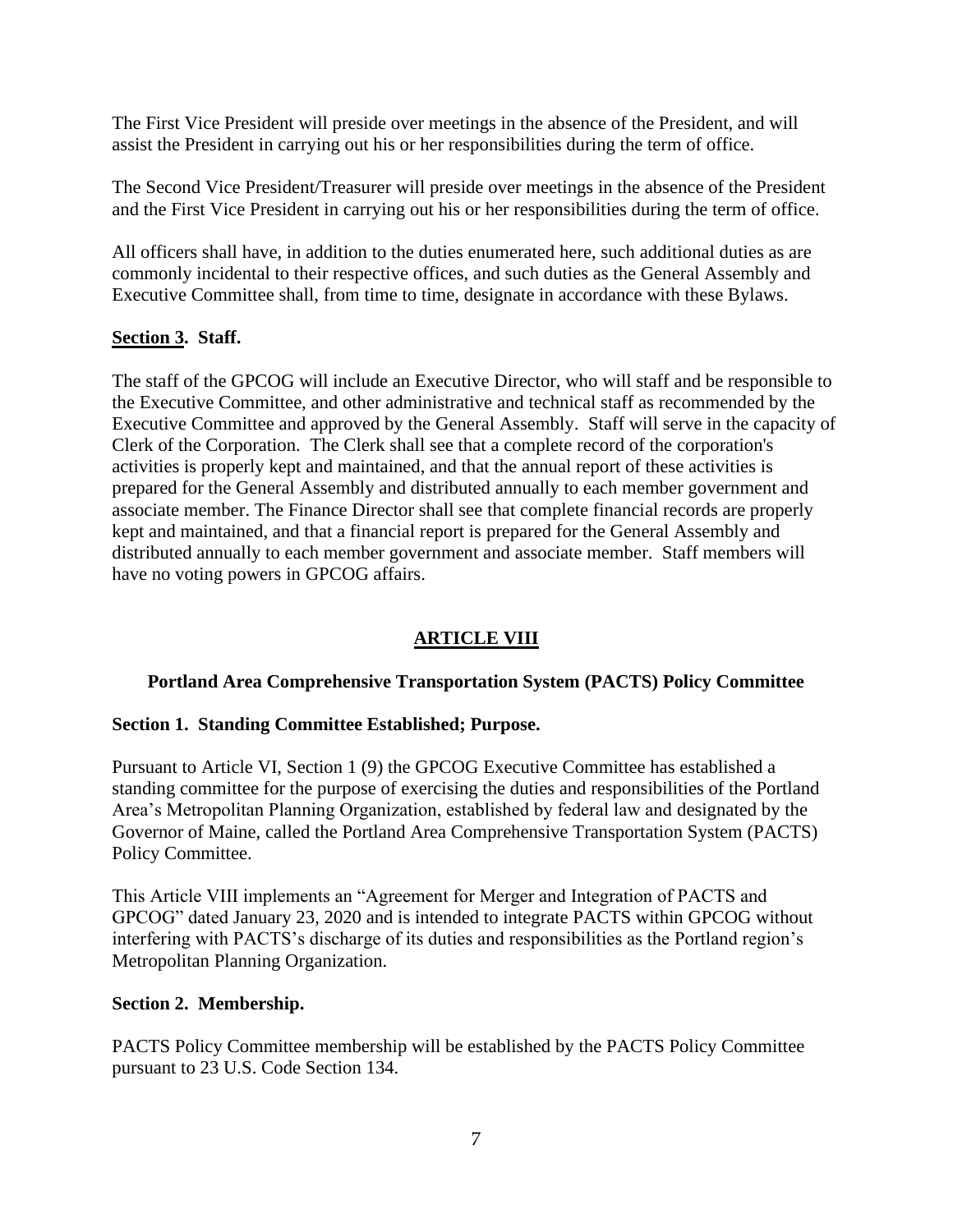#### **Section 3. Autonomy within GPCOG.**

The PACTS Policy Committee is established as a standing, permanent committee within GPCOG with full and exclusive authority over all matters relating to PACTS's responsibilities as the region's MPO, including the PACTS budget.

#### **Section 4. Duties and functions.**

The PACTS Policy Committee will perform all duties and functions required by federal law as the region's Metropolitan Planning Organization.

The PACTS Policy Committee will have full authority to establish subcommittees, working groups and other organizational structures, as well as operating procedures and guidelines, in the exercise of its authority under this Article.

#### **Section 5. Staffing.**

The PACTS Policy Committee will be staffed by GPCOG in a manner that adequately enables the PACTS Policy Committee to discharge its duties and functions.

#### **Section 6. Participation in management of the GPCOG Executive Director.**

The PACTS Policy Committee will have a formal role in the GPCOG Executive Committee's hiring, evaluation and firing of the GPCOG Executive Director. This participation must include a formalized process to include a representation of municipal PACTS Policy Committee members which are not members of GPCOG.

#### **ARTICLE IX**

All documents to be executed by the corporation, including deeds, leases, promissory notes, or other instruments, except checks, shall be executed by the President, or the President's designee who may be the Executive Director, on behalf of the corporation. All checks issued by the corporation shall be executed by either the Executive Director, the Finance Director, the Personnel Administrator or other appropriate staff as may be necessary to fulfill the obligations of GPCOG and as designated by the Executive Director.

## **ARTICLE X**

No official representative or officer shall receive any pay, compensation or benefit from the corporation, directly or indirectly, for being a member or performing any duties. This bylaw does not prohibit the reimbursement of incidental expenses necessarily incurred in the business of the organization. Nor shall it prohibit the employment of persons, including official representatives to perform duties for the organization and receive compensation therefor, upon proper authorization of the Executive Committee.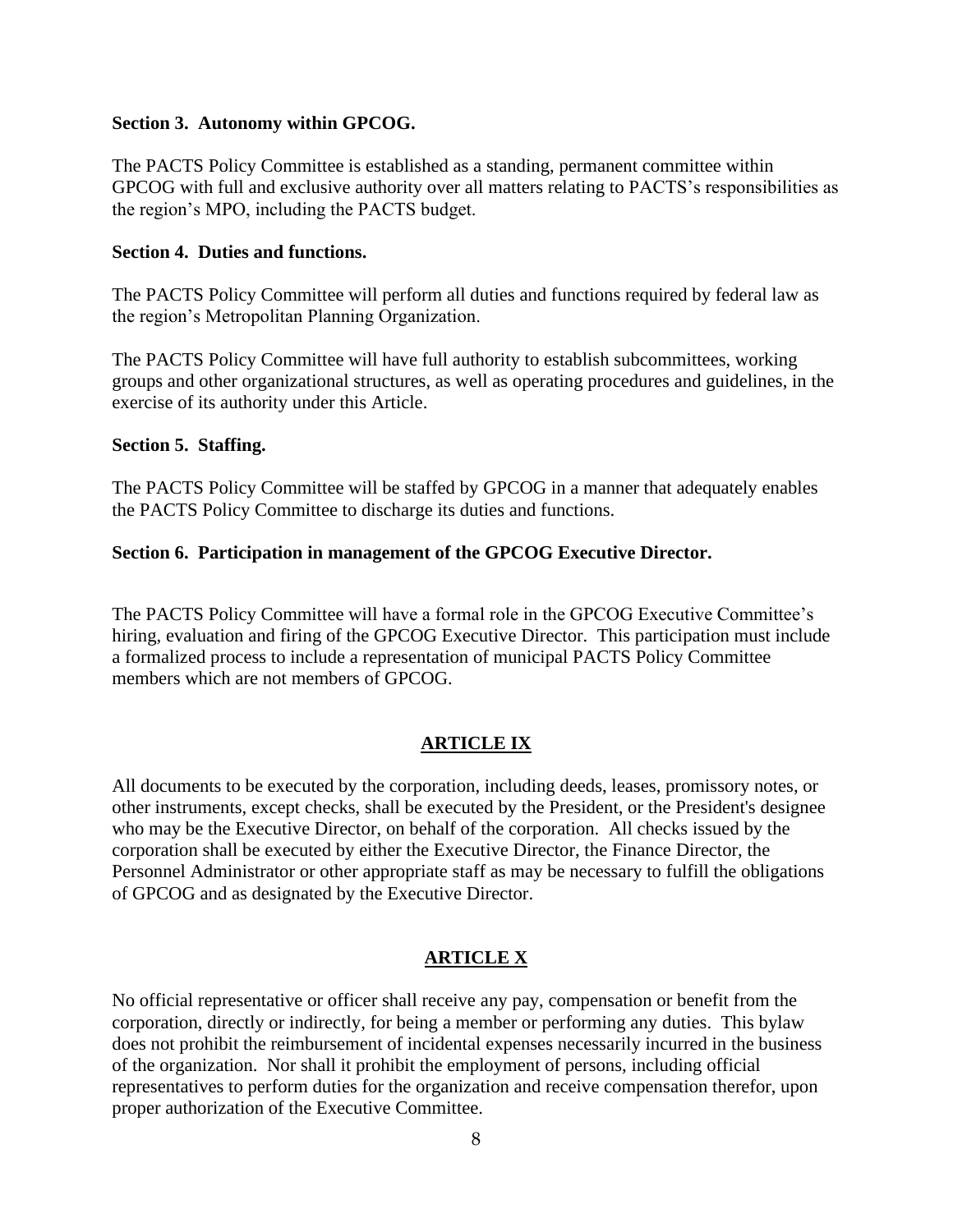## **ARTICLE XI**

#### **FISCAL YEAR**

The GPCOG fiscal year will be from July 1 through June 30.

## **ARTICLE XII**

#### **BYLAWS REVIEW**

These Bylaws may be amended by a two-thirds vote of the quorum present and voting at the annual or special meeting of the General Assembly, provided a written notice shall be sent to each member at least 15 days prior to the meeting.

## **ARTICLE XIII**

## **DISSOLUTION**

In the event the corporation shall be dissolved, none of the assets of the corporation shall inure to the benefit of any officer, director or individual. The corporation shall pay all of the expenses and debts of the corporation and then distribute remaining assets, if any, among the members and to any other organizations described in Section  $501(c)(3)$  of the tax code, if any, which have a legal right to corporation assets.

## **ARTICLE XIV**

## **PARLIAMENTARY PROCEDURE**

The parliamentary authority shall be the current edition of Robert's Rules of Order Newly Revised for all matters not covered in these Bylaws.

Adopted by majority vote of the General Assembly at the Annual Meeting on May 28, 2020 and intended to replace all previously adopted corporation Bylaws.

Such vote attested to by: